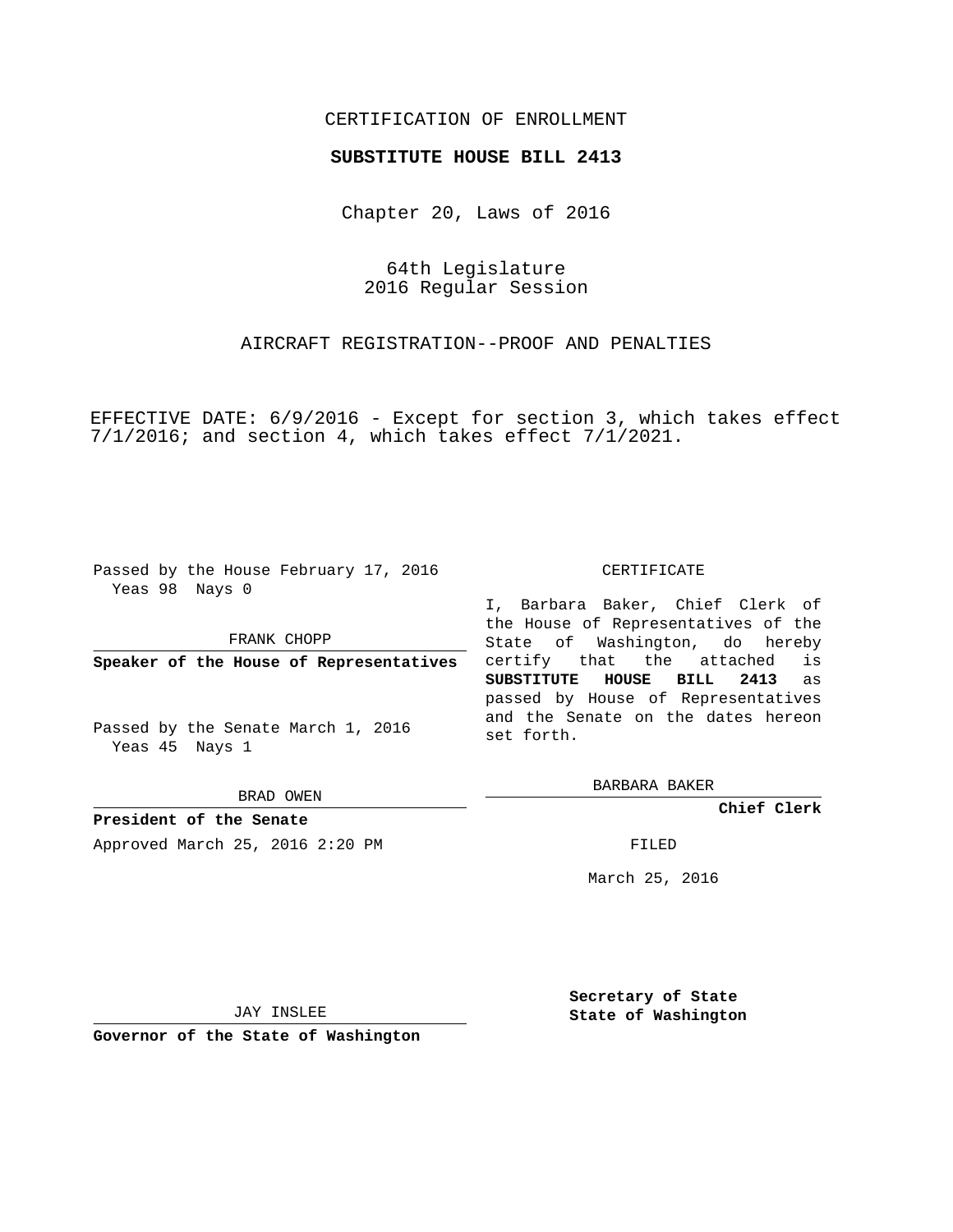## **SUBSTITUTE HOUSE BILL 2413**

Passed Legislature - 2016 Regular Session

# **State of Washington 64th Legislature 2016 Regular Session**

**By** House Transportation (originally sponsored by Representatives Dent, Tarleton, Dye, Gregerson, Griffey, Hargrove, Klippert, Pike, Muri, Condotta, and McBride)

READ FIRST TIME 02/01/16.

 AN ACT Relating to aircraft registration simplification and fairness; amending RCW 47.68.240, 47.68.250, and 47.68.250; creating new sections; providing effective dates; and providing an expiration 4 date.

BE IT ENACTED BY THE LEGISLATURE OF THE STATE OF WASHINGTON:

 NEW SECTION. **Sec. 1.** The legislature finds that the current penalty structure for late aircraft registration is unfair and excessive. The legislature further finds that the timing of providing proof of registration places a burden on aircraft owners attempting to lease or purchase hangar space for their aircraft. The legislature intends to streamline the penalty structure of late registrations and clarify the requirements for providing proof of registration in order to reduce administrative processes and eliminate excessive penalty charges.

 **Sec. 2.** RCW 47.68.240 and 2005 c 341 s 2 are each amended to 16 read as follows:

 (1) Except as provided in subsection (2) of this section, any person violating any of the provisions of this chapter, or any of the rules, regulations, or orders issued pursuant thereto, is guilty of a 20 misdemeanor.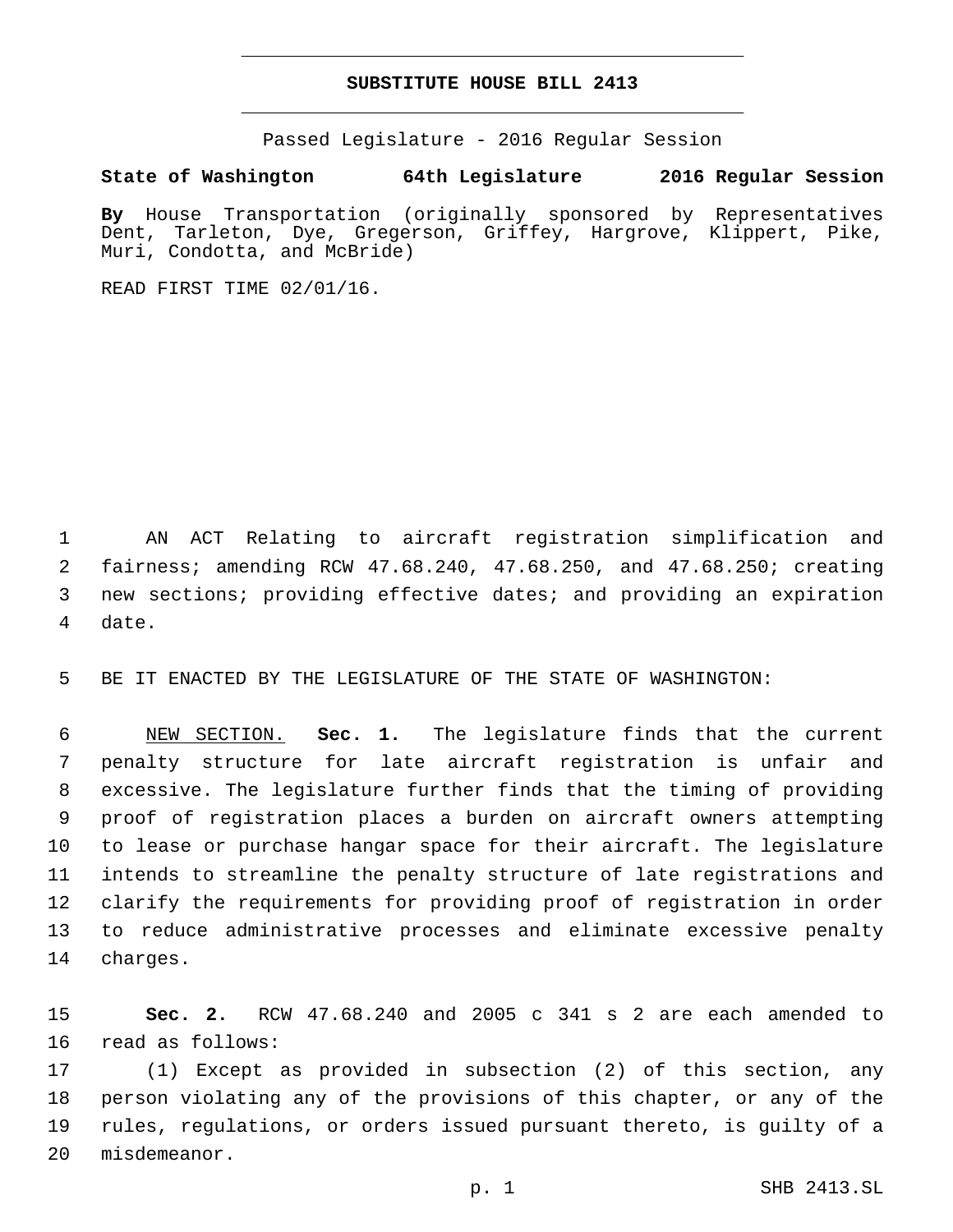(2)(a) Any person violating any of the provisions of RCW 47.68.220, 47.68.230, or 47.68.255 is guilty of a gross misdemeanor.

 (b) In addition to, or in lieu of, the penalties provided in this section, or as a condition to the suspension of a sentence which may be imposed pursuant thereto, for violations of RCW 47.68.220 and 47.68.230, the court in its discretion may prohibit the violator from operating an aircraft within the state for such period as it may determine but not to exceed one year. Violation of the duly imposed prohibition of the court may be treated as a separate offense under 10 this section or as a contempt of court.

 (3) In addition to the provisions of subsections (1) and (2) of this section, failure to register an aircraft, as required by this 13 chapter is subject to ((the following civil penalties:

 (a) If the aircraft registration is sixty days to one hundred nineteen days past due, the civil penalty is one hundred dollars.

 (b) If the aircraft registration is one hundred twenty days to one hundred eighty days past due, the civil penalty is two hundred dollars.

19 (c) If the aircraft registration is over one hundred eighty days 20 past due, the civil penalty is four hundred dollars)) a penalty of one hundred dollars if the aircraft registration is sixty days or 22 more past due.

23 (4) The revenue from ((penalties)) the penalty prescribed in subsection (3) of this section must be deposited into the aeronautics 25 account under RCW 82.42.090.

 **Sec. 3.** RCW 47.68.250 and 2013 2nd sp.s. c 13 s 1102 are each 27 amended to read as follows:

 (1) Every aircraft must be registered with the department for each calendar year in which the aircraft is operated or is based within this state. A fee of fifteen dollars is charged for each such 31 registration and each annual renewal thereof.

 (2) Possession of the appropriate effective federal certificate, permit, rating, or license relating to ownership and airworthiness of the aircraft, and payment of the excise tax imposed by Title 82 RCW for the privilege of using the aircraft within this state during the year for which the registration is sought, and payment of the registration fee required by this section are the only requisites for 38 registration of an aircraft under this section.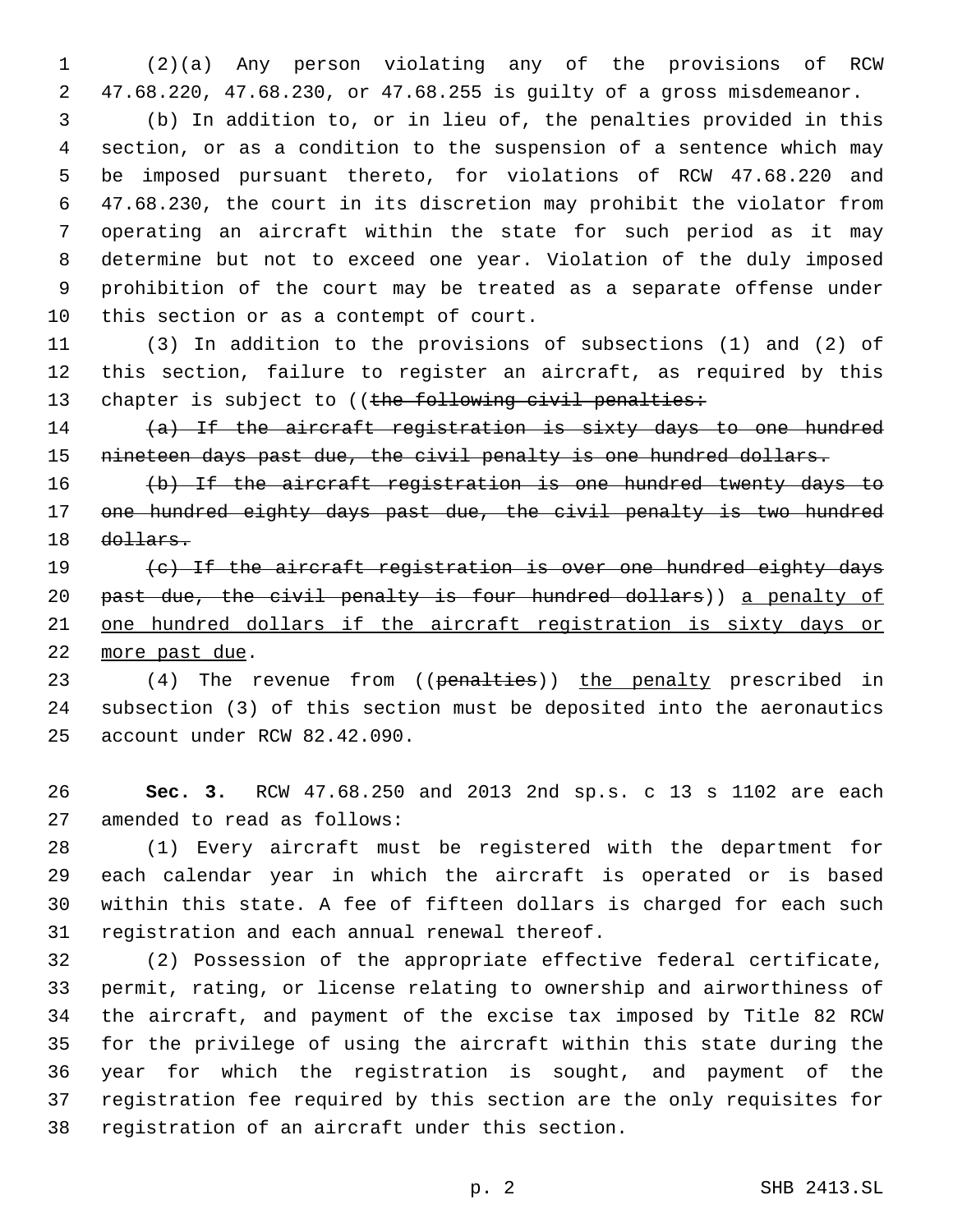(3) The registration fee imposed by this section is payable to and collected by the secretary. The fee for any calendar year must be paid during the month of January, and must be collected by the secretary at the time of the collection by him or her of the excise tax. If the secretary is satisfied that the requirements for registration of the aircraft have been met, he or she must issue to the owner of the aircraft a certificate of registration therefor. The secretary must pay to the state treasurer the registration fees collected under this section, which registration fees must be credited to the aeronautics account in the transportation fund.

 (4) It is not necessary for the registrant to provide the secretary with originals or copies of federal certificates, permits, ratings, or licenses. The secretary must issue certificates of registration, or such other evidences of registration or payment of 15 fees as he or she may deem proper; and in connection therewith may prescribe requirements for the possession and exhibition of such 17 certificates or other evidences.

(5) The provisions of this section do not apply to:

 (a) An aircraft owned by and used exclusively in the service of any government or any political subdivision thereof, including the government of the United States, any state, territory, or possession of the United States, or the District of Columbia, which is not 23 engaged in carrying persons or property for commercial purposes;

(b) An aircraft registered under the laws of a foreign country;

(c) An aircraft that is owned by a nonresident if:

 (i) The aircraft remains in this state or is based in this state, 27 or both, for a period less than ninety days; or

 (ii) The aircraft is a large private airplane as defined in RCW 82.08.215 and remains in this state for a period of ninety days or 30 longer, but only when:

 (A) The airplane is in this state exclusively for the purpose of repairs, alterations, or reconstruction, including any flight testing related to the repairs, alterations, or reconstruction, or for the purpose of continual storage of not less than one full calendar year;

 (B) An employee of the facility providing these services is on 36 board the airplane during any flight testing; and

 (C) Within ninety days of the date the airplane first arrived in this state during the calendar year, the nonresident files a written statement with the department indicating that the airplane is exempt from registration under this subsection (5)(c)(ii). The written

p. 3 SHB 2413.SL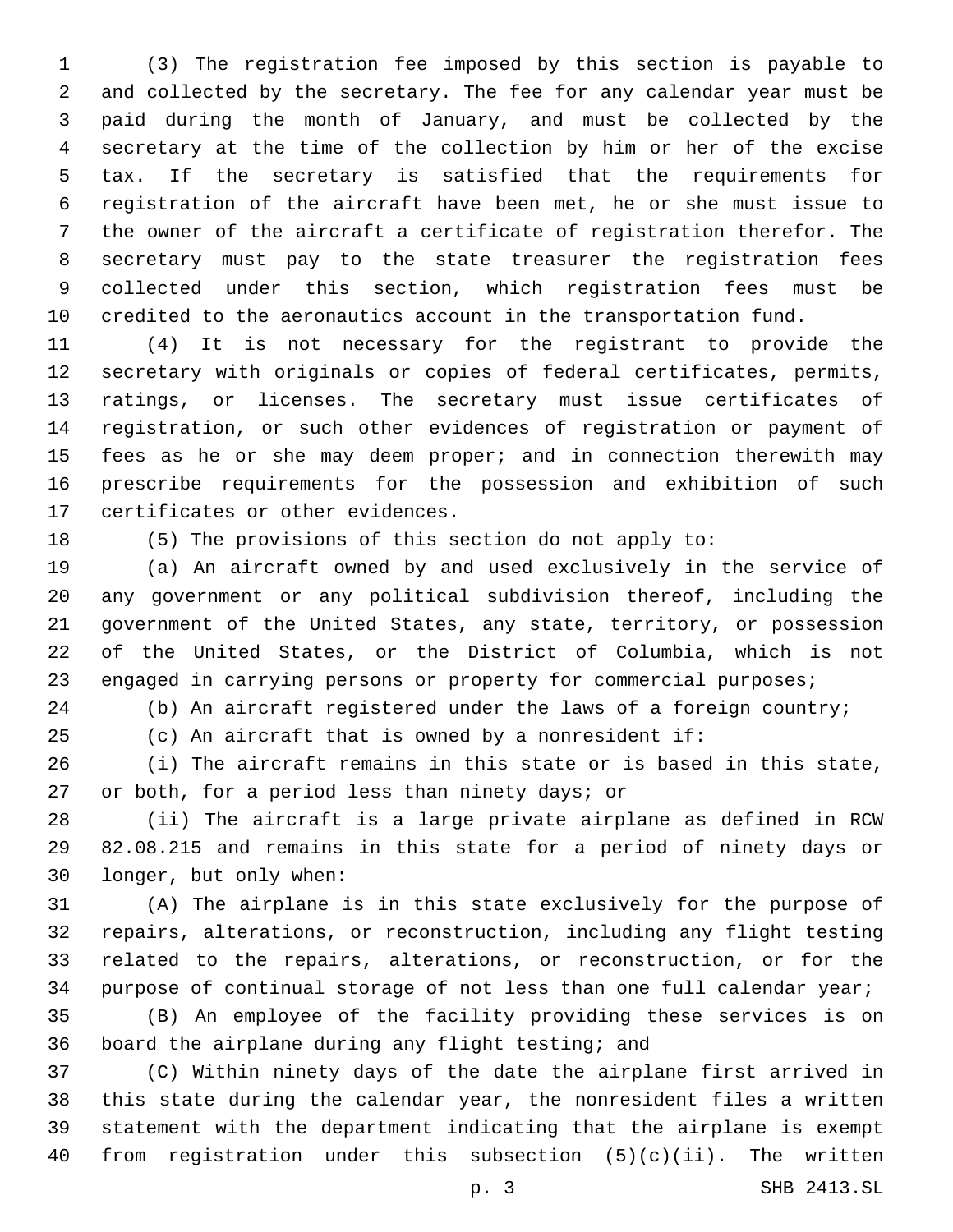statement must be filed in a form and manner prescribed by the department and must include such information as the department requires. The department may require additional periodic verification that the airplane remains exempt from registration under this subsection (5)(c)(ii) and that written statements conform with the provisions of RCW 9A.72.085;6

 (d) An aircraft engaged principally in commercial flying 8 constituting an act of interstate or foreign commerce;

 (e) An aircraft owned by the commercial manufacturer thereof while being operated for test or experimental purposes, or for the purpose of training crews for purchasers of the aircraft;

 (f) An aircraft being held for sale, exchange, delivery, test, or demonstration purposes solely as stock in trade of an aircraft dealer 14 licensed under Title 14 RCW; and

 (g) An aircraft based within the state that is in an unairworthy condition, is not operated within the registration period, and has obtained a written exemption issued by the secretary.

 (6) The secretary must be notified within thirty days of any change in ownership of a registered aircraft. The notification must contain the N, NC, NR, NL, or NX number of the aircraft, the full name and address of the former owner, and the full name and address of the new owner. For failure to so notify the secretary, the registration of that aircraft may be canceled by the secretary, subject to reinstatement upon application and payment of a reinstatement fee of ten dollars by the new owner.

 (7) A municipality or port district that owns, operates, or leases an airport, as defined in RCW 47.68.020, with the intent to operate, must require from an aircraft owner proof of aircraft registration as a condition of leasing or selling tiedown or 30 ((hanger)) hangar space for an aircraft. It is the responsibility of 31 the lessee or purchaser to register the aircraft. Proof of registration must be provided according to the following schedule:

 (a) For the purchase of tiedown or hangar space, the municipality or port district must allow the purchaser thirty days from the date 35 of the application for purchase to produce proof of aircraft registration.

 (b) For the lease of tiedown or hangar space that extends thirty days or more, the municipality or port district must allow the lessee thirty days to produce proof of aircraft registration from the date of the application for lease of tiedown or hangar space.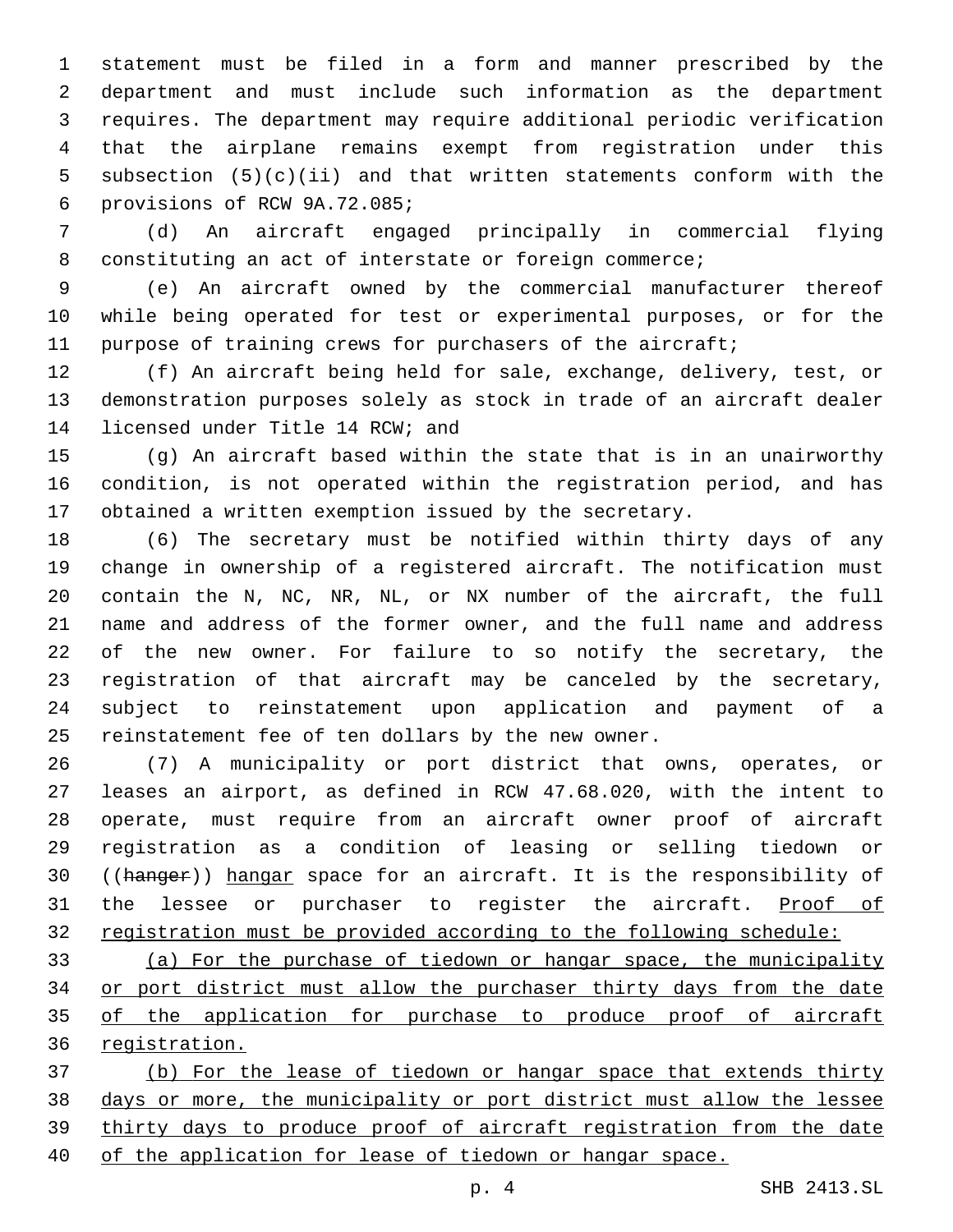(c) For the lease of tiedown or hangar space that extends less than thirty days, the municipality or port district must allow the lessee to produce proof of aircraft registration at any point prior to the final day of the lease.

5 (8) The airport must work with the aviation division to assist in 6 its efforts to register aircraft by providing information about based 7 aircraft on an annual basis as requested by the division.

8 **Sec. 4.** RCW 47.68.250 and 2003 c 375 s 4 are each amended to 9 read as follows:

10 (1) Every aircraft ((shall)) must be registered with the 11 department for each calendar year in which the aircraft is operated 12 or is based within this state. A fee of fifteen dollars ((shall be)) 13 is charged for each such registration and each annual renewal 14 thereof.

15 (2) Possession of the appropriate effective federal certificate, permit, rating, or license relating to ownership and airworthiness of the aircraft, and payment of the excise tax imposed by Title 82 RCW for the privilege of using the aircraft within this state during the year for which the registration is sought, and payment of the 20 registration fee required by this section ((shall be)) are the only requisites for registration of an aircraft under this section.

22  $(3)$  The registration fee imposed by this section ((shall be)) is 23 payable to and collected by the secretary. The fee for any calendar 24 year must be paid during the month of January, and ((shall be)) 25 collected by the secretary at the time of the collection by him or 26 her of the said excise tax. If the secretary is satisfied that the 27 requirements for registration of the aircraft have been met, he or 28 she ((shall thereupon)) must issue to the owner of the aircraft a 29 certificate of registration therefor. The secretary ((shall)) must 30 pay to the state treasurer the registration fees collected under this 31 section, which registration fees ((shall)) must be credited to the 32 aeronautics account in the transportation fund.

 $(4)$  It ((shall)) is not ((be)) necessary for the registrant to provide the secretary with originals or copies of federal 35 certificates, permits, ratings, or licenses. The secretary ((shall)) must issue certificates of registration, or such other evidences of registration or payment of fees as he or she may deem proper; and in connection therewith may prescribe requirements for the possession and exhibition of such certificates or other evidences.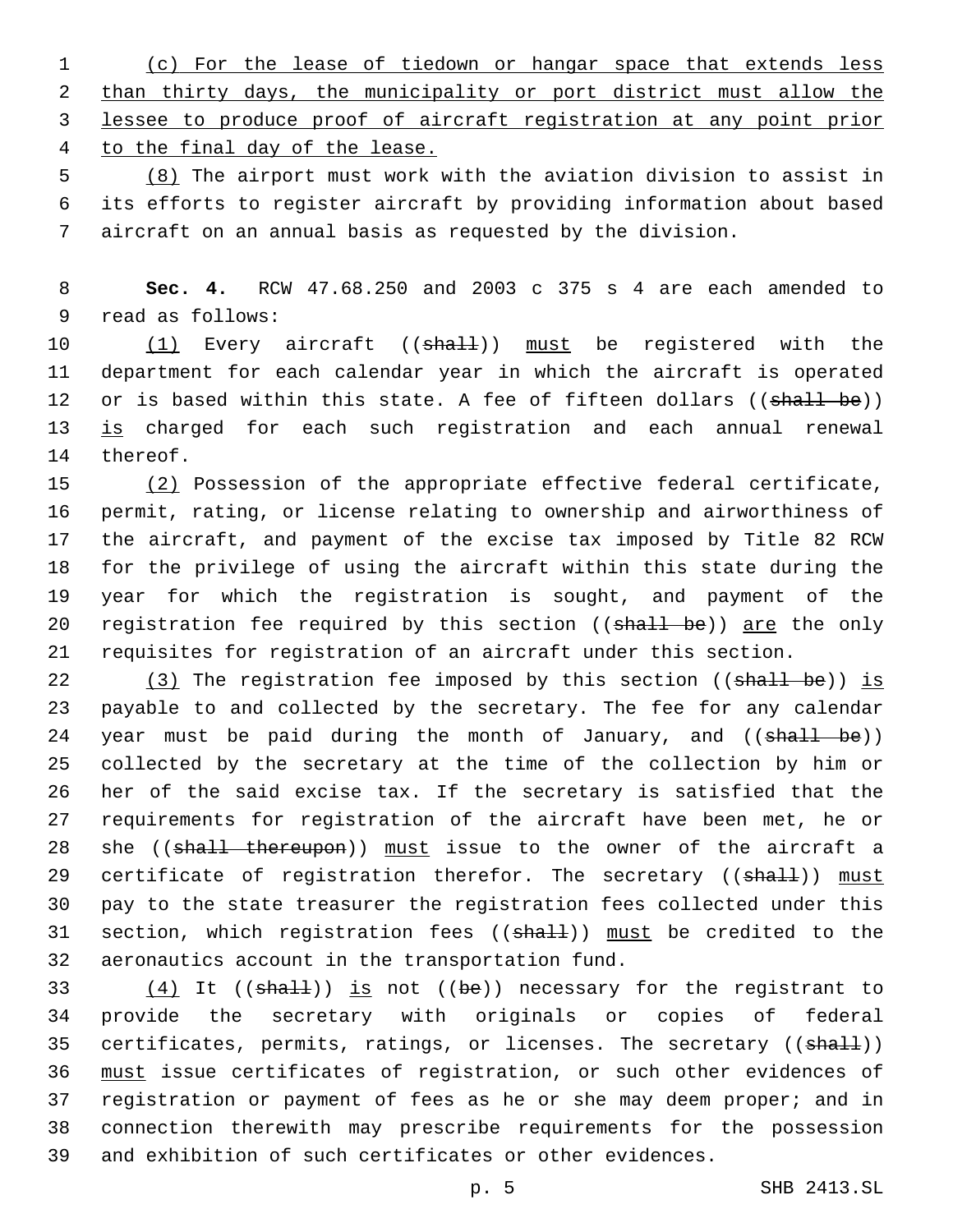1 (5) The provisions of this section ((shall)) do not apply to:

 $((+1))$   $(a)$  An aircraft owned by and used exclusively in the service of any government or any political subdivision thereof, including the government of the United States, any state, territory, or possession of the United States, or the District of Columbia, which is not engaged in carrying persons or property for commercial 7 purposes;

8  $((+2))$  (b) An aircraft registered under the laws of a foreign 9 country;

10  $((+3+))$  (c) An aircraft which is owned by a nonresident and 11 registered in another state((: PROVIDED, That)). However, if said 12 aircraft ((shall)) remains in and/or be based in this state for a 13 period of ninety days or longer it  $((shall))$  is not  $((be))$  exempt 14 under this section;

15  $((+4))$   $(d)$  An aircraft engaged principally in commercial flying 16 constituting an act of interstate or foreign commerce;

17  $((+5+))$   $(e)$  An aircraft owned by the commercial manufacturer 18 thereof while being operated for test or experimental purposes, or 19 for the purpose of training crews for purchasers of the aircraft;

20  $((+6+))$  (f) An aircraft being held for sale, exchange, delivery, 21 test, or demonstration purposes solely as stock in trade of an 22 aircraft dealer licensed under Title 14 RCW;

23  $((+7+))$  (g) An aircraft based within the state that is in an 24 unairworthy condition, is not operated within the registration 25 period, and has obtained a written exemption issued by the secretary.

 $(6)$  The secretary (( $shall$ )) must be notified within thirty days of any change in ownership of a registered aircraft. The notification 28 ((shall)) must contain the N, NC, NR, NL, or NX number of the aircraft, the full name and address of the former owner, and the full name and address of the new owner. For failure to so notify the secretary, the registration of that aircraft may be canceled by the secretary, subject to reinstatement upon application and payment of a reinstatement fee of ten dollars by the new owner.

34 (7) A municipality or port district that owns, operates, or 35 leases an airport, as defined in RCW 47.68.020, with the intent to 36 operate, ((shall)) must require from an aircraft owner proof of 37 aircraft registration as a condition of leasing or selling tiedown or 38 ((hanger)) hangar space for an aircraft. It is the responsibility of 39 the lessee or purchaser to register the aircraft. Proof of 40 registration must be provided according to the following schedule: